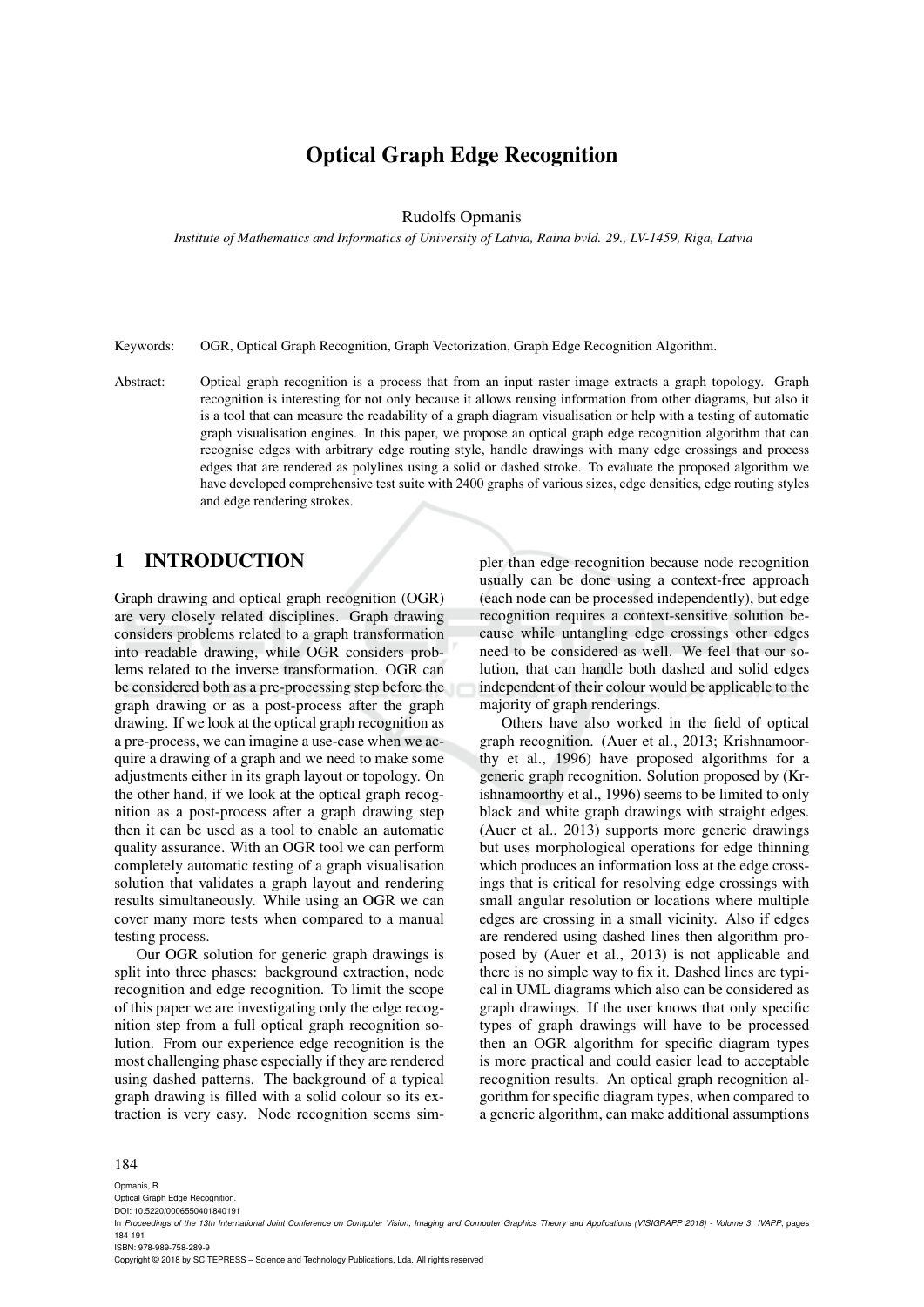about an input image and therefore gain an advantage. Others have proposed specific graph recognition algorithms for UML diagrams (Lank et al., 2001; Hammond and Davis, 2006; Lank et al., 2000) and also electrical schematics (Bailey et al., ). Another way to limit the scope of recognisable graph drawings is to limit the way how the drawing is produced. There are on-line graph recognition algorithms that in addition to the produced graph drawing requires a list of atomic draw actions that were used to produce it. CAD diagram recognition or line drawing vectorisation (Dori and Wenyin, 1999; Dori and Liu, 1999; Von Gioi et al., 2008) are similar fields and tries to solve similar problems to optical graph recognition, but does not convert recognised graphical primitives into consistent graph topology.

This paper is organised as follows. In Section 2 we define basic concepts that are used in this paper, Section 3 explains details of the proposed optical edge recognition algorithm. Section 4 is dedicated to the performance analysis and the testing process of the proposed algorithm. Finally, Section 5 contains the summary and conclusions.

### 2 PRELIMINARIES

In this paper we consider a *graph* to be an undirected multi-graph with possible self-loops. By a *graph layout*, we mean a process that assigns 2D geometry to graph objects. For nodes, it assigns their centre positions, but for edges, it might assign a list of points. Edges are routed as polylines from the centre of one end-node, through the list of assigned points and to the centre of the other end-node. We assume that graphs in input images are laid out and rendered considering the common graph drawing aesthetics criteria as described in (Di Battista et al., ) such as nodenode and node-edge overlap-free drawings and also reasonable spacing and angular resolution between graph objects. Since this paper is focused only on the edge recognition step, we allow any node rendering style as long as they can be reliably detected by the node recognition pre-processing algorithm. In our benchmark tests, we use a circle to represent a node.

In this paper, an *image* or a *graph drawing* represents a bit-mapped raster image of a laid out graph. The image can be provided as a png file or in any other file format as long as it is possible to retrieve colour information for every pixel. We don't make any assumptions about how the image was retrieved.

# 3 EDGE RECOGNITION ALGORITHM

The edge recognition algorithm is designed to run after a node recognition algorithm so the input of the algorithm consists of the input image, detected node geometry information and a image background colour. Each node geometry should contain its centre location and either its width and height or a set of pixels that are considered to belong to the node. Image background colour is used to split all input image pixels into three distinct classes: node pixels (pixels determined by node geometries), graph background pixels and potential edge pixels. It is important to note, that if the graph drawing contains labels or noise then at this point their pixels will be classified as potential edge pixels, however, after the edge recognition step, they will be filtered out in a separate set. Graph background pixels are those pixels that are in the same colour as graph background colour. The edge recognition algorithm works only with the pixels from the potential edge pixel class.

The edge recognition algorithm consists of three consecutive phases: the image vectorization, the building of segment graph, and the edge detection. The first phase has access to the input data of the whole edge recognition algorithm, but each of the following phases has access to the algorithm input data and also to any output information that any of the previous phases have produced.

The output of edge recognition algorithm contains a set of recognised edges and a set of input image pixels which belong to the recognised edges. After the edge recognition algorithm is finished it is possible to divide all input image pixels into four distinct classes: background, node, edge, and other pixels. The other pixel set could be used as an input for other algorithms to recognise labels or other visual elements.

Figure 1 illustrates the input this edge recognition algorithm receives. The input image is preprocessed, the white pixels are background pixels, the gray dashed rectangles show bounding boxes of the detected nodes and the remaining black pixels belong to the potential edge pixel set.

#### 3.1 Image Vectorization

The image vectorization is the first phase of the edge recognition algorithm. It uses potential edge pixels to produce a set of line segments. For the actual segment detection, we use the Sparse Pixel Vectorization (SPI) algorithm (Dori and Liu, 1999). SPI searches through the set of potential edge pixels to find clusters of pixels that defines line segments with consistent width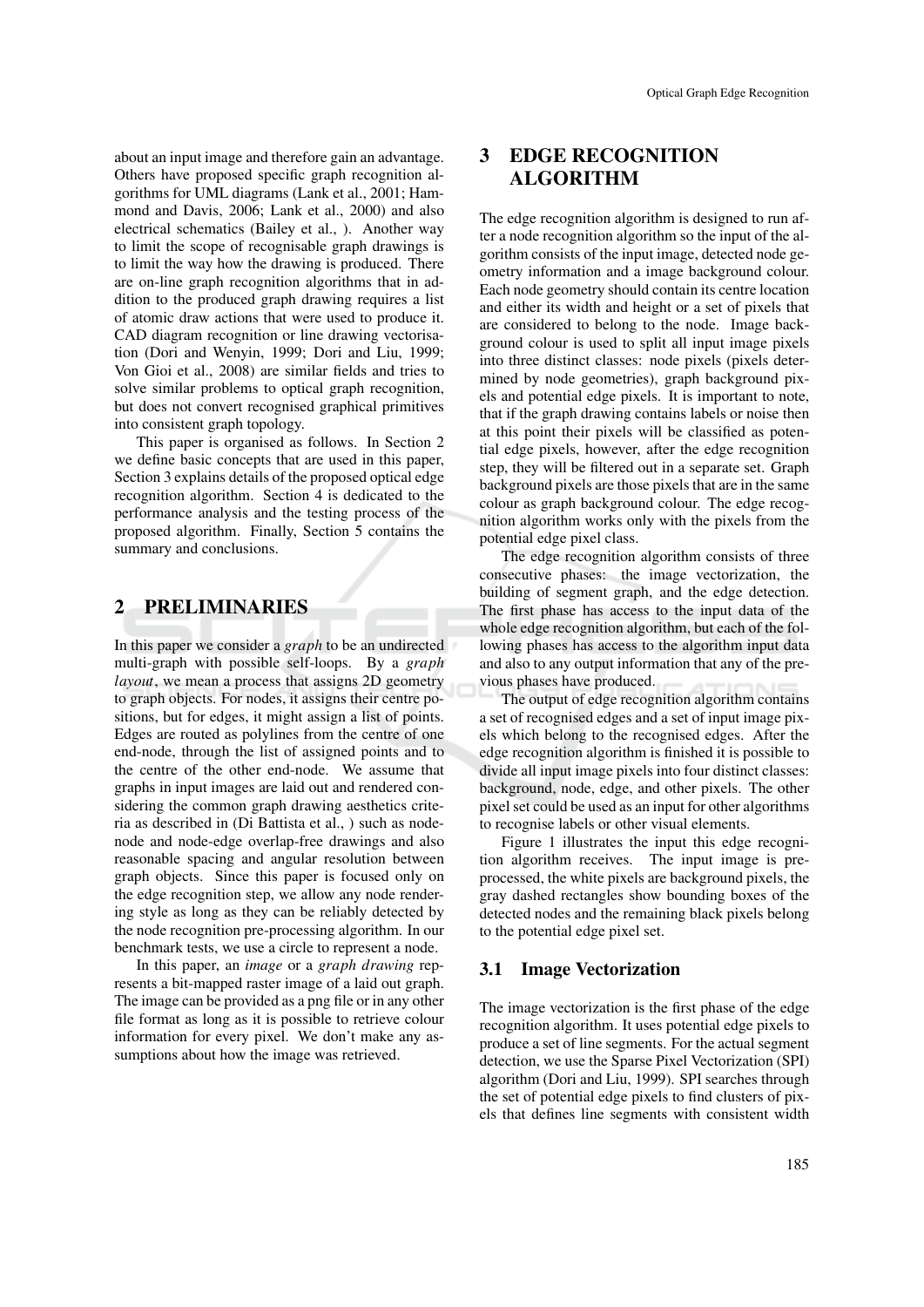

Figure 1: Input image with detected nodes.

and direction properties through the whole length of detected segment. This strict consistency requirement means that if some edge in the original drawing is drawn with bend points or curves then SPI will return a set of segments that approximate that shape (because direction changes at bends or curves) or if there are edge crossings, then SPI will split segments at the edge crossing point (because segment thickness changes at the crossing). For each segment, SPI returns coordinates of both end points of medial axis and detected thickness. If an edge in the input image is rendered using a dashed line pattern, then each dash would be a separate segment. At this point, we are not making any assumptions about the dashing pattern so we will be able to handle edges with arbitrary dash patterns and also uncommon edge renderings when different parts of the same edge are rendered using different dash patterns. SPI algorithm can process a noisy input so even if the input image has some noise it will be able to handle it.

Figure 2 shows the concept of detected edge segments.

#### 3.2 Building of Segment Graph

The segment graph building phase is used to build a graph which would store the segment neighbour information. The *segment graph* is a graph where nodes are the endpoints of the segments detected in the previous image vectorization phase and node centres that are specified in the input of the edge recognition algorithm. A segment graph contains an edge between two of its nodes (geometric points) if both points are geometrically close to each other. The closeness threshold is a parameter that can be customised before the edge recognition starts. A segment graph contains



only two kinds of edges: edges between segment ends and edges between a segment end and the centre of a previously detected node.

To build a segment graph it is necessary to solve common computational geometry problem for the given point *p*, the distance parameter value *d* and the set of points *S*: find  $q \in S$ : *p.distance* $(q) \leq d$ . The set *S* contains all node centre points and end points of all detected edge segments. A segment graph is built by solving this computational geometry problem for every point in *S* and adding an edge between each pair of points *p* and *q*. To reduce the number of edges in a segment graph two different distance threshold values were used during the segment creation. The node neighbour distance (*nd*) threshold is used for finding node centre point neighbours, but the edge neighbour distance (*ed*) threshold is used to find neighbours of edge segment end points. The value of *ed* should be greater than the greatest acceptable gap in a edge rendering (caused by noise in drawing or edge dash pattern) and also greater than the edge thickness because detected segments might be split next to crossing points. The value of *nd* determines how far away an edge segment can start from the node to still be considered connected to the node. *nd* should be greater than the greatest acceptable gap in an edge and ensure that at the distance *nd* from a node all connected edges are distinguishable from each other. Solid lines in Figure 3 illustrates generated segment graph edges, but the dotted lines are the detected segments. The segment graph edges are:  $(O_1, K_1), (O_1, J), (O_2, A), (O_3, L_4), (O_4, H), (O_5, D),$  $(K, J), (F, G), (B, I), (B, E), (B, C), (C, I), (C, E),$  $(K_2,L_1), (K_3,L_2), (K_4,L_3).$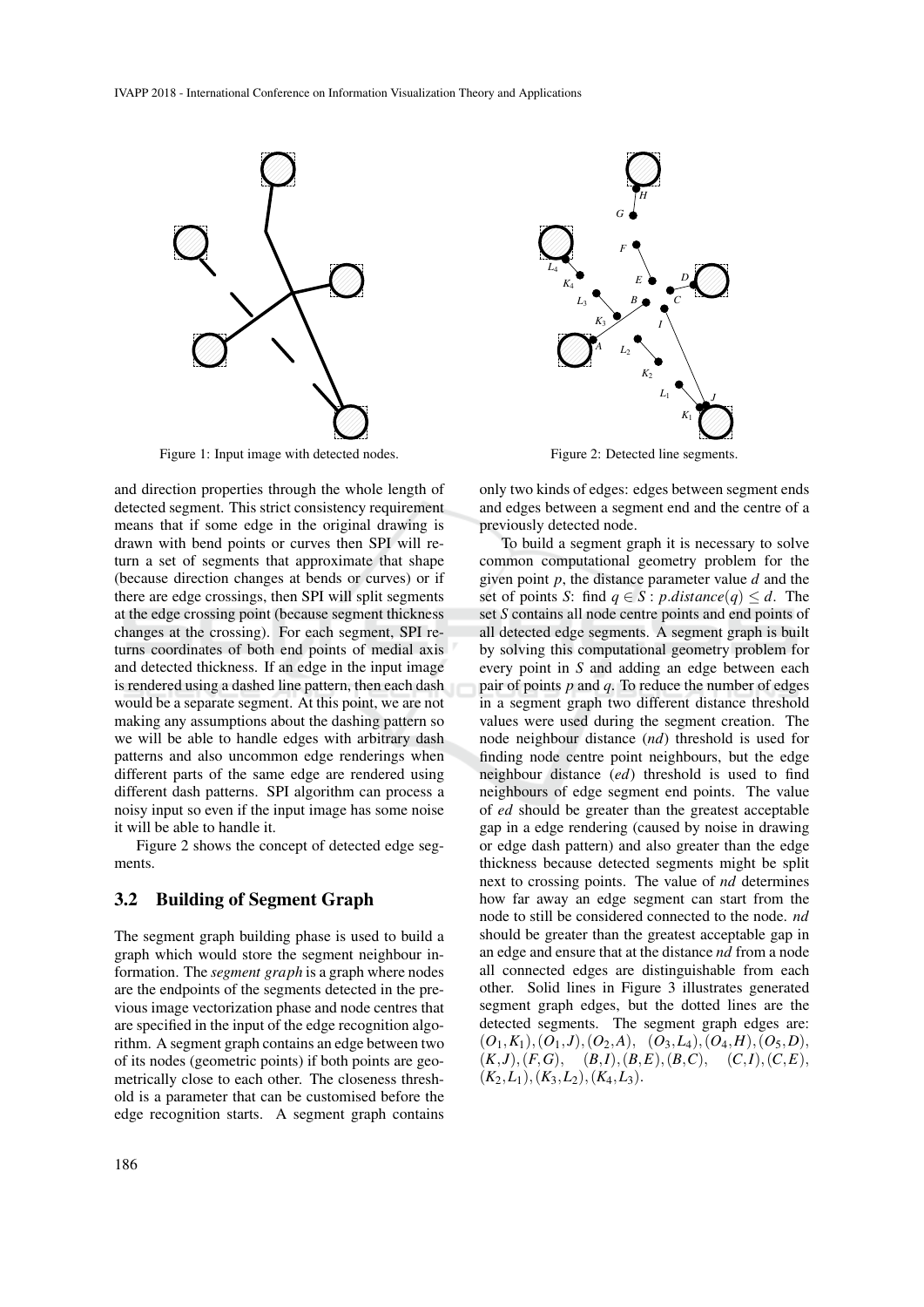

Figure 3: Created segment graph.

#### 3.3 Edge Detection

The edge detection phase is the final phase that using the previously detected segments and the created segment graph finds chains of consecutive segments that start in a node and end in a node and reports them as edges. Segment end point coordinates can be used as bend points for the created edges.

The edge detection algorithm works under the assumption that each detected edge segment can belong to a single detected edge so we introduce the used segment set which initially is empty, but is dynamically populated with the segments that makes up each detected edge. The edge detection algorithm iterates through all segments and if at least one end of the segment is close to a node (the segment graph contains an edge between the segment end and the node centre) then it starts the edge tracking with this segment in the direction away from the detected node.

The edge tracking step is captured in the Algorithm 1. In the input it receives two objects: a) the current segment with direction information, and b) the set of used segments to know which of the detected segments can and can not be used for the edge tracking. While tracking an edge it iteratively builds a chain of segments until it finds an acceptable end node or the target end of the last segment in the built chain doesn't have any acceptable neighbours in the segment graph. If target end of the last segment in the chain has multiple valid neighbours in the segment graph then we use cost calculation function to find the neighbour with the smallest cost. The cost calculation function is designed to favor neighbouring segments that continue in the general direction of the already built chain of segments. If the last segment



Figure 4: Next segment cost calulation.

in the chain is long enough (larger than the specified threshold) then it is used as the general edge direction, otherwise, we step back along the built chain until the distance to the to the target point of the last segment exceeds the threshold. Stepping back is very important in dashed line recognition, because each dash on its own might not define the correct edge direction. On the other hand if the target end of the last segment in the built chain doesn't have any acceptable neighbours then we cancel the edge tracking process and return to iterating through not processed segments.

The cost calculation function receives a segment showing the general edge direction as the first parameter and a neighbour segment for which the cost value needs to be computed as the second parameter. In Figure 4 segment *AB* is the general edge direction and*CD* is the neighbour segment. If |*BC*| is shorter than the edge thickness approximation *eT* value then the cost value is angle β. If  $|BC| > eT$  then the *BC* direction is as important as the direction of *CD* and we use the sum of angles  $\alpha$  and  $\beta$  as the cost value and in case segments *AB*, *BC*, and *CD* creates 'S' turn then we add an additional penalty of  $3\pi$  to the cost value. This additional penalty helps with the parallel edge tracking.

### 4 EXPERIMENTAL RESULTS

To gain understanding about the quality of the proposed algorithm not only it is important to understand the details about the algorithm itself, but equally important it is to know how the quality is measured. To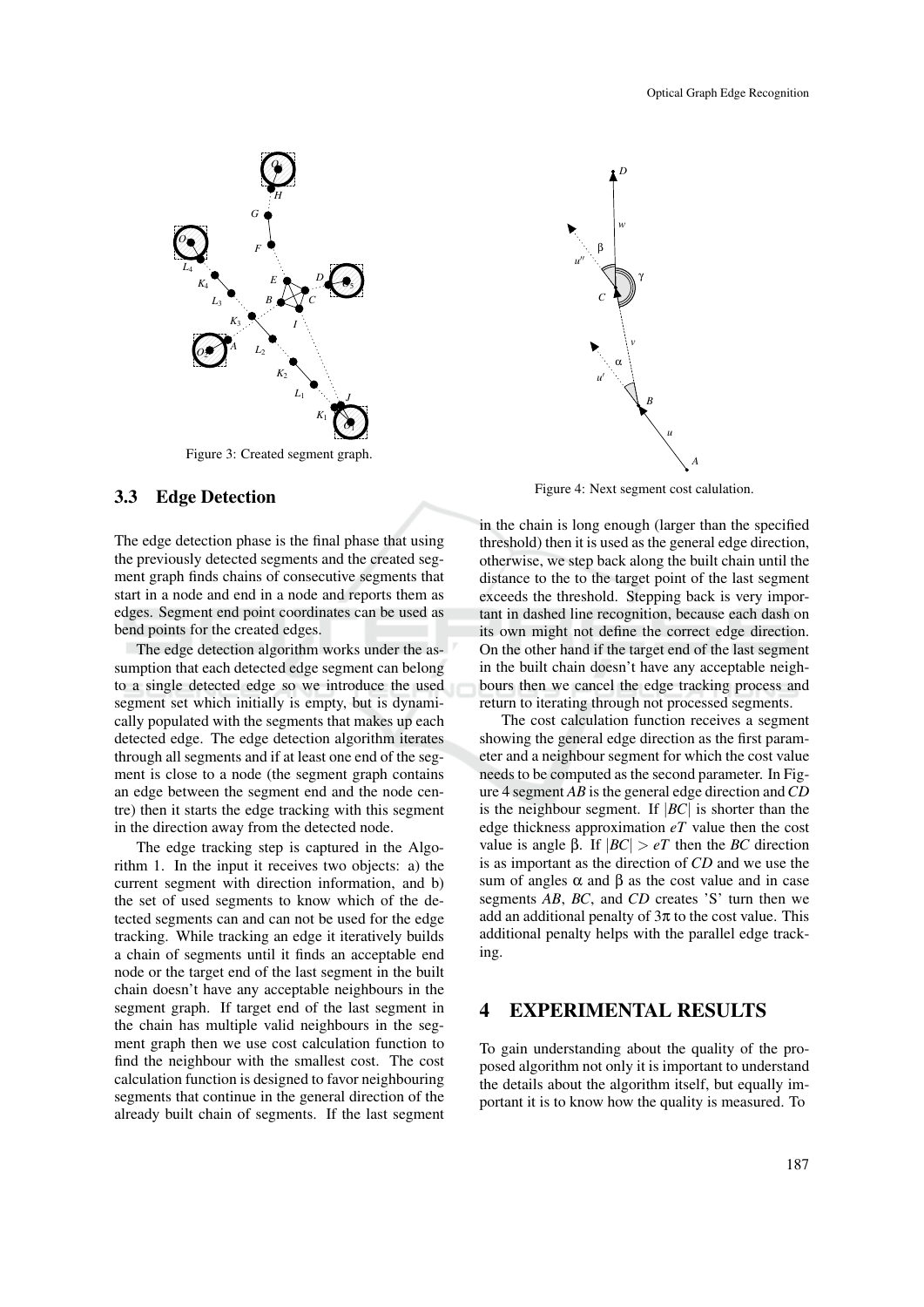IVAPP 2018 - International Conference on Information Visualization Theory and Applications

|  | Algorithm 1: Track Edge. |  |
|--|--------------------------|--|
|--|--------------------------|--|

| Input: initial Segment Start End,                 |
|---------------------------------------------------|
| initial Segment Other End, Set of used            |
| vectors usedSegments                              |
| begin                                             |
| initialize list of segments segmentList           |
| currentSegment                                    |
| initialSegmentStartEnd.segment()                  |
| $result \leftarrow NORESULT$                      |
| while result = $NORESULT$ do                      |
| $nextSegment \leftarrow$                          |
| getNextSegment(currentSegment,                    |
| Segment Graph)                                    |
| <b>if</b> current Segment End is connected to     |
| recognized node n in SegmentGraph                 |
| and line of current Segment crosses               |
| bounding-box of n then                            |
| $result \leftarrow SUCCESS targetNode \leftarrow$ |
| $\boldsymbol{n}$                                  |
| end                                               |
| else if next Segment $\neq$ null then             |
| segment List.add (current Segment)                |
| end                                               |
| else                                              |
| $result \leftarrow FAILURE$                       |
| end                                               |
| $currentSegment \leftarrow nextSegment$           |
| end                                               |
| end                                               |
|                                                   |

get fair measurements we designed a test suite and performed an automatic testing on more than 2400 test cases with various properties. The following sections will cover decisions and reasoning made while designing the test suite, the algorithm testing and finally the produced results. All tests used for the testing are accessible at (Opmanis, 2017).

### 4.1 Design of Benchmark Tests

When we look at a graph drawing there are at least three important aspects influencing our ability to read it and recognise the graph. These aspects are: visualised graph properties (size, a number of nodes, edges, average node degree, etc.), the graph layout, and its rendering style. To measure the quality of the proposed algorithm we created benchmark tests with variations in all three aspects. Each test consisted of a raster image with the graph rendering and a text file with the graph topology for the validation of the recognition result.

#### 4.1.1 Graph Properties

To cover various graph types we generated random, connected graphs with 10, 20, 50 and 100 nodes. Graph connectivity was ensured by first generating a random tree and then adding 0.3, 0.1, 0.05 or 0.025 of all possible edges. Smaller ratio values were applied to bigger graphs. The graph sizes were chosen to cover typical manually created graph sizes and also reach automatically generated graph sizes.

#### 4.1.2 Graph Layout

The graph layout is important because its properties determines if edges will be routed with bends (or as straight lines), what is the guaranteed node-edge spacing (or there will be node-edge overlaps), how likely are crossings of more than two edges in the same point or close vicinity, etc. To prove that the edge recognition algorithm is not fine-tuned to a particular layout style it was tested on graphs laid out with a springembedder style symmetrical layout algorithm and a Sugiyama-style hierarchical (Sugiyama et al., 1981) layout algorithm.

#### 4.1.3 Symmetric Layout Style

Symmetric (spring-embedder) layout is very widely used because of its performance and reasonably easy readable layouts of sparse graphs. We chose to use this layout style to generate part of our test cases because there are no dominating edge directions so it would allow us to validate the claim that proposed edge recognition algorithm does not depend on a particular edge direction properties. Also, edge crossings happen randomly, therefore, there are no assumptions about the edge crossing angles and how many edges are crossing at the same point or close vicinity. The symmetric layout has some properties that limit its usability for edge recognizer testing such as: it routes edges as straight line segments between the source and target nodes and node-edge overlaps are also very common. Straight path rendering is considered bad for our test suite test generation because it does not allow us to verify if edge recognizer is capable of recognising edges with bends. Node-edge crossings are bad because they make drawings ambiguous and the proposed algorithm is designed for node-edge crossing free drawings. To solve both of these problems we added pre-layout and post-layout steps. In the prelayout step, we split each edge into three segments and added two dummy nodes to link those segments together. In post-layout step, we substituted them with edge bends and removed all edges that created a node-edge crossing. Pre- and post-processing allowed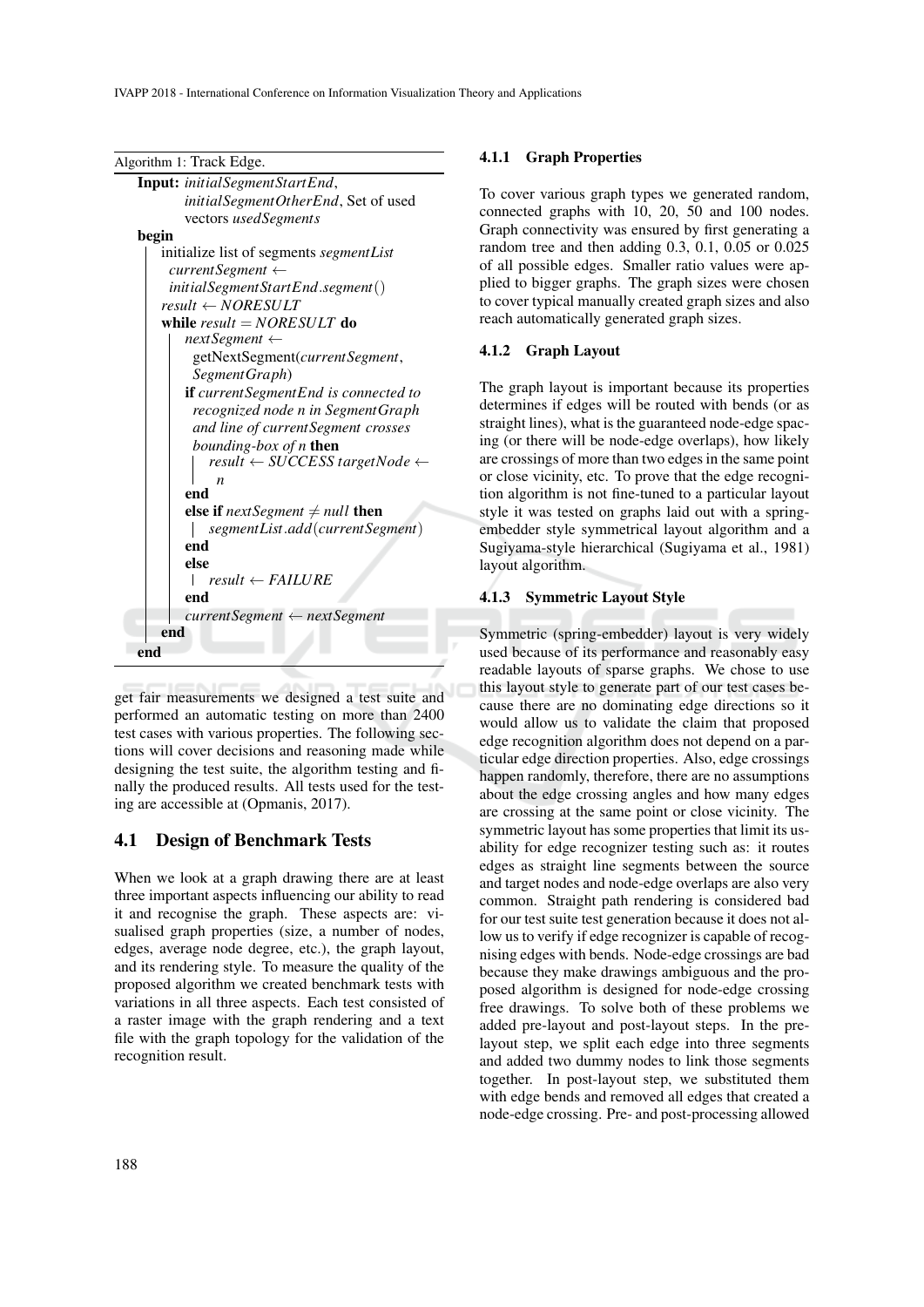us to produce symmetric style drawings with polyline edge routing without node-edge crossings. Test suite contains post-processed graphs.

Figure 5 illustrates one of the test graphs with 10 nodes which is laid out using symmetric layout style and edges are rendered using dashed line pattern, but Figure 7 shows a test case with 100 nodes and edge density 0.025.



Figure 5: 10 node test graph laid out with symmetric layout and rendered using dashed pattern.



Figure 6: 10 node test graph laid out with hierarchical layout and rendered using solid lines.



Figure 7: 100 node test graph with density 0.025 rendered using solid lines.

#### 4.1.4 Hierarchical Layout Style

Hierarchical (Sugyama) layout style is popular because it shows hierarchical and flow properties. Strengths of the hierarchical layout include edge routing feature that ensures an appropriate spacing between graph visual objects, therefore, it can guarantee node-edge overlap-free drawings. When compared to the previously mentioned symmetric layout in the hierarchical layout results edges are routed with a variable number of bend points, but their directions are typically aligned with the direction of the main flow, therefore the edge crossing angles and the edge angular resolution around nodes are not as random and uniformly distributed as for symmetric layout.

Figure 6 illustrates one of the test graphs with 10 nodes which is laid out using hierarchical layout style and edges are rendered using solid lines.

#### 4.1.5 Graph Rendering

Each of the previously described graph size and graph layout combination was rendered in two edge rendering styles: black anti-aliased 1 pixel wide lines with solid and dashed line patterns. These line styles were chosen because they are commonly used for various graph drawings and included in various diagram standards (such as UML, SysML) so ability to support them is important. Also the recognition of dashed edges is very hard (if not impossible) with morphology-based approaches. TIONS

#### 4.2 Testing

The whole generated test suite consists of multiple test groups, but each group contains tests with similar properties. Two test cases from the same group contain images of graphs with the same number of nodes, edge density, layout style and edge rendering style. Group name follows the pattern: 'graph*N*-*D*-*S*-*L*' to encode all of these parameters, *N* describes the number of nodes, *D* – the edge density, *S* – the edge rendering style where 's' stands for the solid lines and 'd' –the dashed line patterns, last token *L* denotes the layout style, where 'hier' means a hierarchically laid out graph, but a group name with empty style means that it is laid out using the symmetric layout algorithm.

The automatic testing is performed on all test cases from the test suite. All tests are executed with the same recognition algorithm configuration so algorithm input parameters were not adjusted to the graph size, the layout style or the edge rendering style. After the image of each test case is recognised by the graph recognition algorithm, the recognised graph topology is validated against the graph topology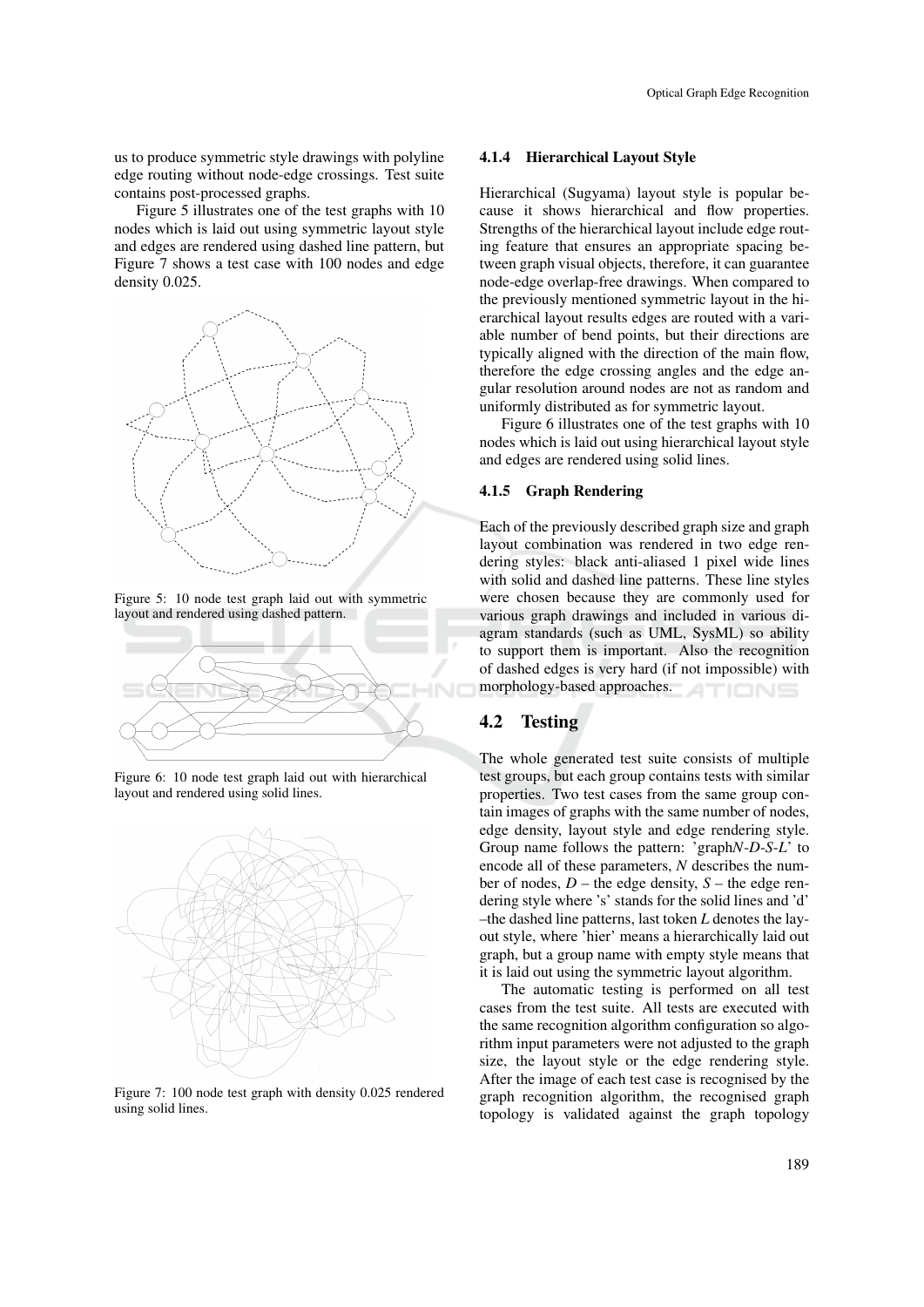| test group                | average(min, max)   | stdev | average number | ghost edge | approx. test    |
|---------------------------|---------------------|-------|----------------|------------|-----------------|
| code                      | success rate        |       | of edges       | ratio      | time (sec)      |
| graphs $10-0.3-d$         | 0.983(0.875, 1.000) | 0.032 | 19.62          | 0.014      | 4               |
| $graphs 10-0.3-d-hier$    | 0.981(0.850, 1.000) | 0.040 | 19.62          | 0.126      |                 |
| graphs $10-0.3-s$         | 0.994(0.895, 1.000) | 0.021 | 19.62          | 0.003      | 3               |
| graphs10-0.3-s-hier       | 0.991(0.882, 1.000) | 0.028 | 19.62          | 0.013      | 1               |
| graphs20-0.3-d            | 0.868(0.726, 1.000) | 0.054 | 58.04          | 0.092      | 10              |
| graphs20-0.3-d-hier       | 0.938(0.794, 1.000) | 0.041 | 58.04          | 0.147      | 10              |
| graphs $20-0.3-s$         | 0.934(0.830, 1.000) | 0.036 | 58.04          | 0.032      | 4               |
| graphs20-0.3-s-hier       | 0.958(0.853, 1.000) | 0.032 | 58.04          | 0.020      | 5               |
| graphs $50-0.05-d$        | 0.955(0.861, 1.000) | 0.029 | 97.97          | 0.024      | 46              |
| graphs50-0.05-d-hier      | 0.923(0.792, 1.000) | 0.044 | 97.97          | 0.171      | 27              |
| graphs $50-0.05-s$        | 0.964(0.906, 1.000) | 0.022 | 97.97          | 0.016      | 32              |
| graphs50-0.05-s-hier      | 0.954(0.828, 1.000) | 0.033 | 97.97          | 0.033      | 9               |
| graphs $50-0.1-d$         | 0.854(0.752, 0.934) | 0.038 | 138.49         | 0.088      | $\overline{75}$ |
| graphs50-0.1-d-hier       | 0.869(0.717, 0.955) | 0.048 | 138.49         | 0.197      | 71              |
| graphs $50-0.1-s$         | 0.891(0.827, 0.975) | 0.030 | 138.49         | 0.054      | 43              |
| graphs50-0.1-s-hier       | 0.895(0.794, 0.962) | 0.034 | 138.49         | 0.061      | 23              |
| graphs $100-0.025-d$      | 0.927(0.870, 0.978) | 0.025 | 182.76         | 0.045      | 130             |
| $graphs 100-0.025-d-hier$ | 0.886(0.795, 0.982) | 0.037 | 182.76         | 0.193      | 70              |
| graphs $100-0.025-s$      | 0.935(0.874, 0.989) | 0.023 | 182.76         | 0.034      | 75              |
| $graphs 100-0.025-s-hier$ | 0.925(0.848, 0.988) | 0.027 | 182.76         | 0.053      | 25              |
| graphs100-0.05-d          | 0.794(0.710, 0.884) | 0.037 | 236.04         | 0.141      | 190             |
| $graphs 100-0.05-d-hier$  | 0.808(0.678, 0.927) | 0.046 | 236.04         | 0.253      | 460             |
| graphs $100-0.05-s$       | 0.849(0.764, 0.916) | 0.032 | 236.04         | 0.083      | 71              |
| $graphs 100-0.05-s-hier$  | 0.855(0.761, 0.949) | 0.037 | 236.04         | 0.098      | 94              |

Table 1: Grouped testing results of the edge recognition algorithm (24 groups, 100 tests per group).

that is stored separately from the image. During the topology validation, both graphs (one from the graph recognizer and the reference graph) are compared. Nodes are matched by their centre coordinates, but edges are matched based on their end nodes. If an edge from the reference graph is also present in the recognised graph then it is marked as recognised. If an edge in reference graph cannot be matched with an edge in the recognised graph then it is marked as not-recognized. All edges in the recognised graph that does not have a matching edge in the reference graph are marked as 'ghost edges'. Each test result can be described by three numbers: recognized edges, not recognized edges, ghost edges, which can be used to calculate the total number of edges (*edgesTotal* = *recognizedEdges* + *notRecognizedEdges*), the normalized successfully recognized edge ratio *successRate* = *recognizedEdges*/*edgesTotal* and the ghost edge ratio (*ghostedgeratio* = *ghostedges*/*edgesTotal*).

Results of all tests in the same group are aggregated into seven values: the maximal, minimal, average recognised edge ratio, its standard deviation, an average number of edges, the ghost edge ratio and the number of tests in a group. Since the minimal, maximal, average and median values are relative

values they are numbers in the range [0,1], where 1 means that everything is successfully recognised, but 0 means that no edges were recognised. The ghost edge ratio can be any non-negative number.

#### 4.3 Results

Table 1 shows testing results grouped by a test group. Each group contains 100 test cases. Average edge number is the same for all test groups with the same number of nodes and edge density value because they share the same topology but different edge rendering and graph layout styles. We can observe that the standard deviation value is small so the average value actually shows the success rate that we can expect from these kinds of tests. As a number of nodes increases recognition quality decreases, but even for the largest and the most complicated graphs recognition results are good enough for automatic graph drawing quality assurance solutions. By *goodenough* we mean that we think that an automatic quality assurance environment equipped with the proposed algorithm would be able to validate the quality of a graph drawing solution faster and more reliably than a manual process. The solid edge rendering style recognition produces better results when compared to the dashed edge ren